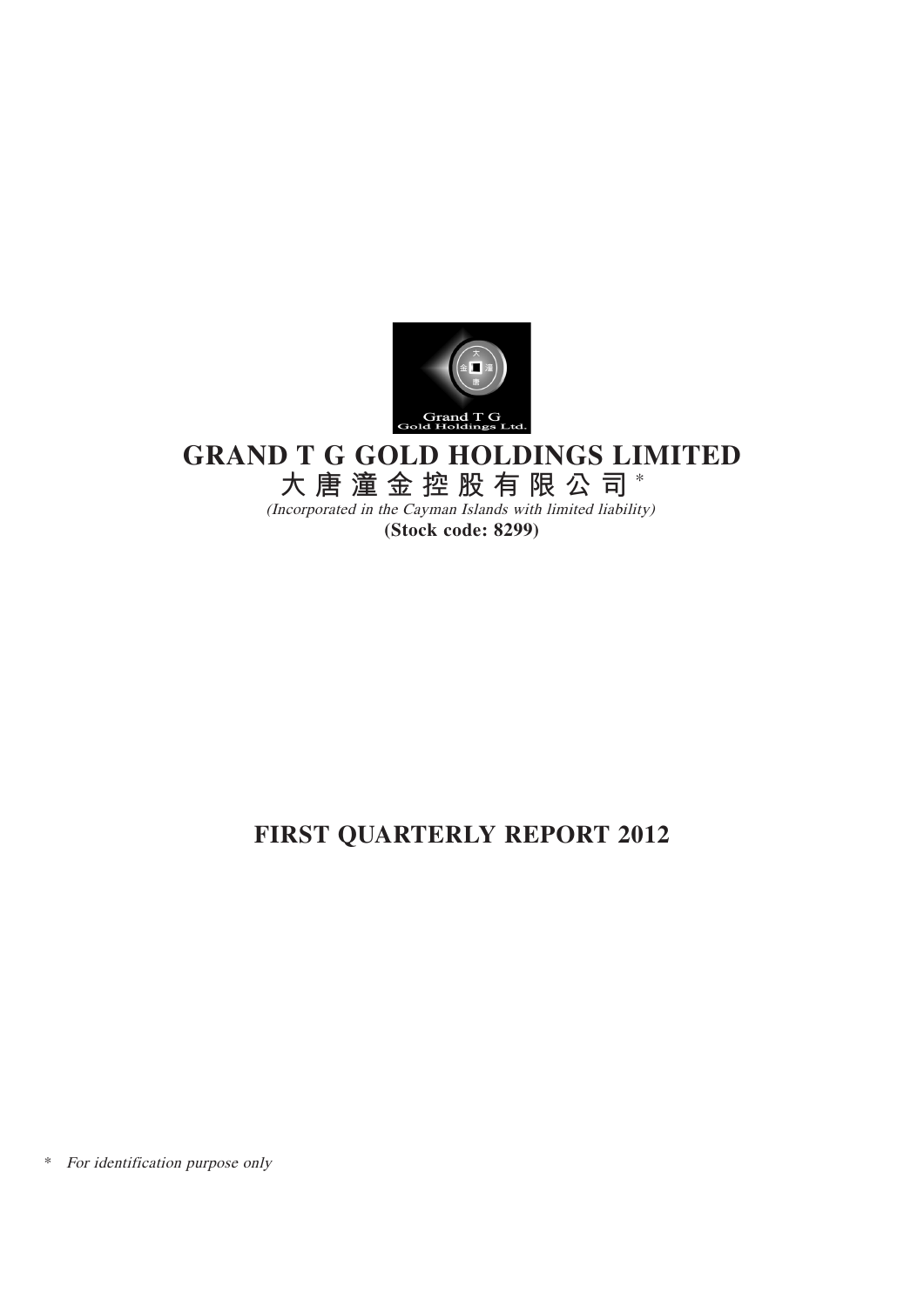## **CHARACTERISTICS OF THE GROWTH ENTERPRISE MARKET ("GEM") OF THE STOCK EXCHANGE OF HONG KONG LIMITED (THE "STOCK EXCHANGE")**

**GEM has been positioned as a market designed to accommodate companies to which a higher investment risk may be attached than other companies listed on the Stock Exchange. Prospective investors should be aware of the potential risks of investing in such companies and should make the decision to invest only after due and careful consideration. The greater risk profile and other characteristics of GEM mean that it is a market more suited to professional and other sophisticated investors. Given the emerging nature of companies listed on GEM, there is a risk that securities traded on GEM may be more susceptible to high market volatility than securities traded on the Main Board of the Stock Exchange and no assurance is given that there will be a liquid market in the securities traded on GEM.**

**Hong Kong Exchanges and Clearing Limited and the Stock Exchange take no responsibility for the contents of this report, make no representation as to its accuracy or completeness and expressly disclaim any liability whatsoever for any loss howsoever arising from or in reliance upon the whole or any part of the contents of this report.**

This report, for which the directors (the "**Directors**" or individually a "**Director**") of Grand T G Gold Holdings Limited (the "**Company**") collectively and individually accept full responsibility, includes particulars given in compliance with the Rules Governing the Listing of Securities on the GEM of the Stock Exchange (the "**GEM Listing Rules**") for the purpose of giving information with regard to the Company. The Directors, having made all reasonable enquiries, confirm that to the best of their knowledge and belief the information contained in this report is accurate and complete in all material respects and not misleading or deceptive, and there are no other matters the omission of which would make any statement herein or this report misleading.

This report will remain on the "Latest Company Announcements" page of the GEM website at www. hkgem.com for at least seven days from the date of its publication and on the website of the Company at http://www.aplushk.com/clients/8299GrandTG/.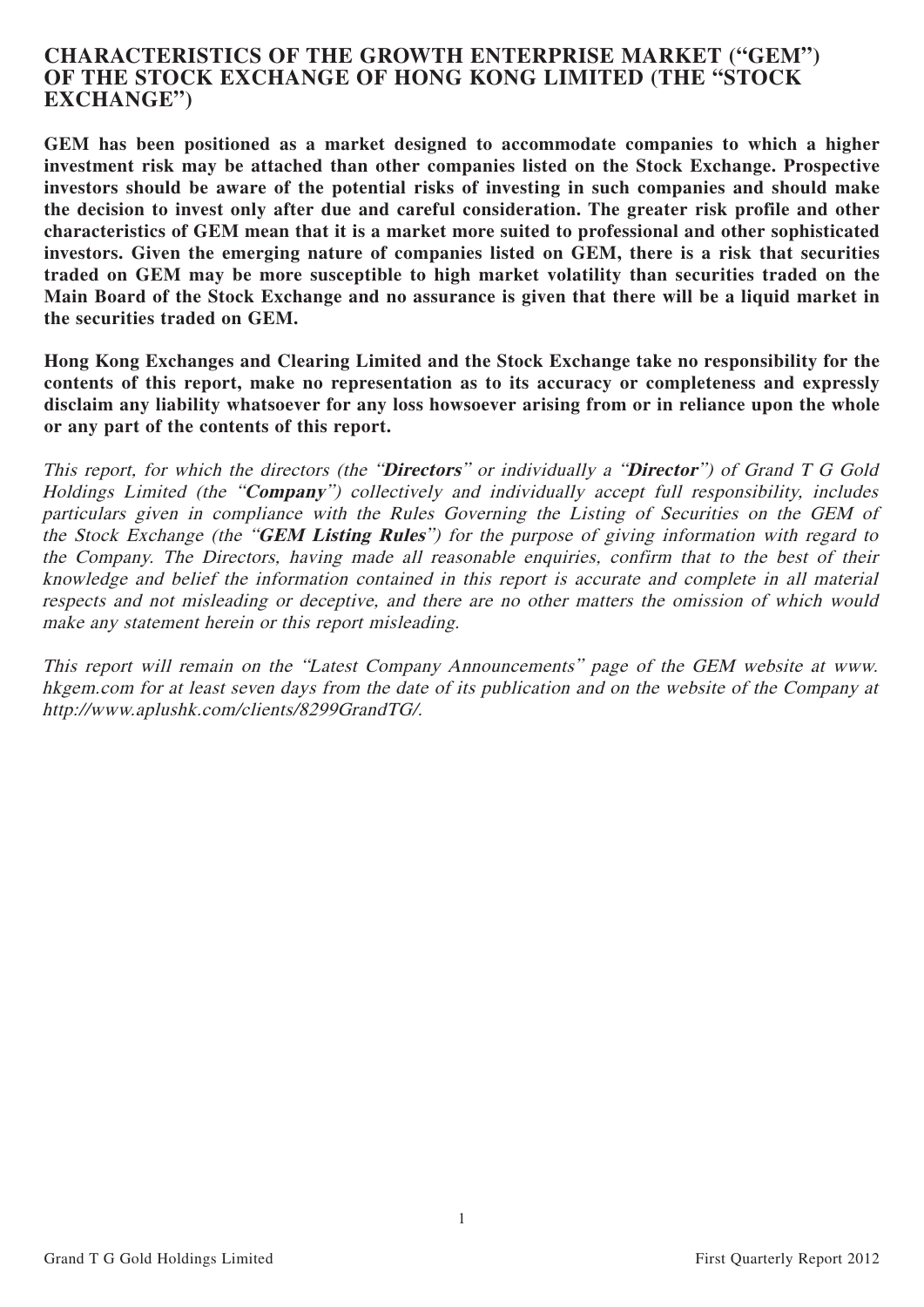The board of Directors (the "**Board**") hereby announces the unaudited condensed consolidated financial statements of the Company and its subsidiaries (collectively, the "**Group**") for the three months ended 30 June 2012, together with the unaudited comparative figures for the corresponding periods in previous year as follows:

# **UNAUDITED CONDENSED CONSOLIDATED INCOME STATEMENT**

For the three months ended 30 June 2012

|                                                                                                   |                                  | (Unaudited)<br>Three months ended<br>30 June |                         |  |
|---------------------------------------------------------------------------------------------------|----------------------------------|----------------------------------------------|-------------------------|--|
|                                                                                                   | <b>Notes</b>                     | 2012<br><b>HK\$'000</b>                      | 2011<br>HK\$'000        |  |
| Revenue<br>Cost of sales                                                                          | $\mathfrak{Z}$                   |                                              |                         |  |
| Gross profit<br>Other losses<br>Selling and distribution expenses<br>Administrative expenses      |                                  | (122)<br>(797)<br>(19, 384)                  | (1)<br>(368)<br>(9,363) |  |
| Operating results<br>Finance costs                                                                |                                  | (20, 303)<br>(7, 245)                        | (9, 732)<br>(4, 477)    |  |
| Loss before tax<br>Income tax expense                                                             | $\overline{4}$<br>$\overline{5}$ | (27, 548)                                    | (14,209)                |  |
| Loss for the period                                                                               |                                  | (27, 548)                                    | (14,209)                |  |
| Loss for the period attributable to:<br>Equity holders of the Company<br>Non-controlling interest |                                  | (24, 553)<br>(2,995)                         | (12,090)<br>(2,119)     |  |
|                                                                                                   |                                  | (27, 548)                                    | (14,209)                |  |
|                                                                                                   |                                  | <b>HK</b> Cents                              | HK Cents                |  |
| Losses per share<br><b>Basic</b>                                                                  | 6                                | (0.18)                                       | (0.09)                  |  |
| Diluted                                                                                           |                                  | N/A                                          | N/A                     |  |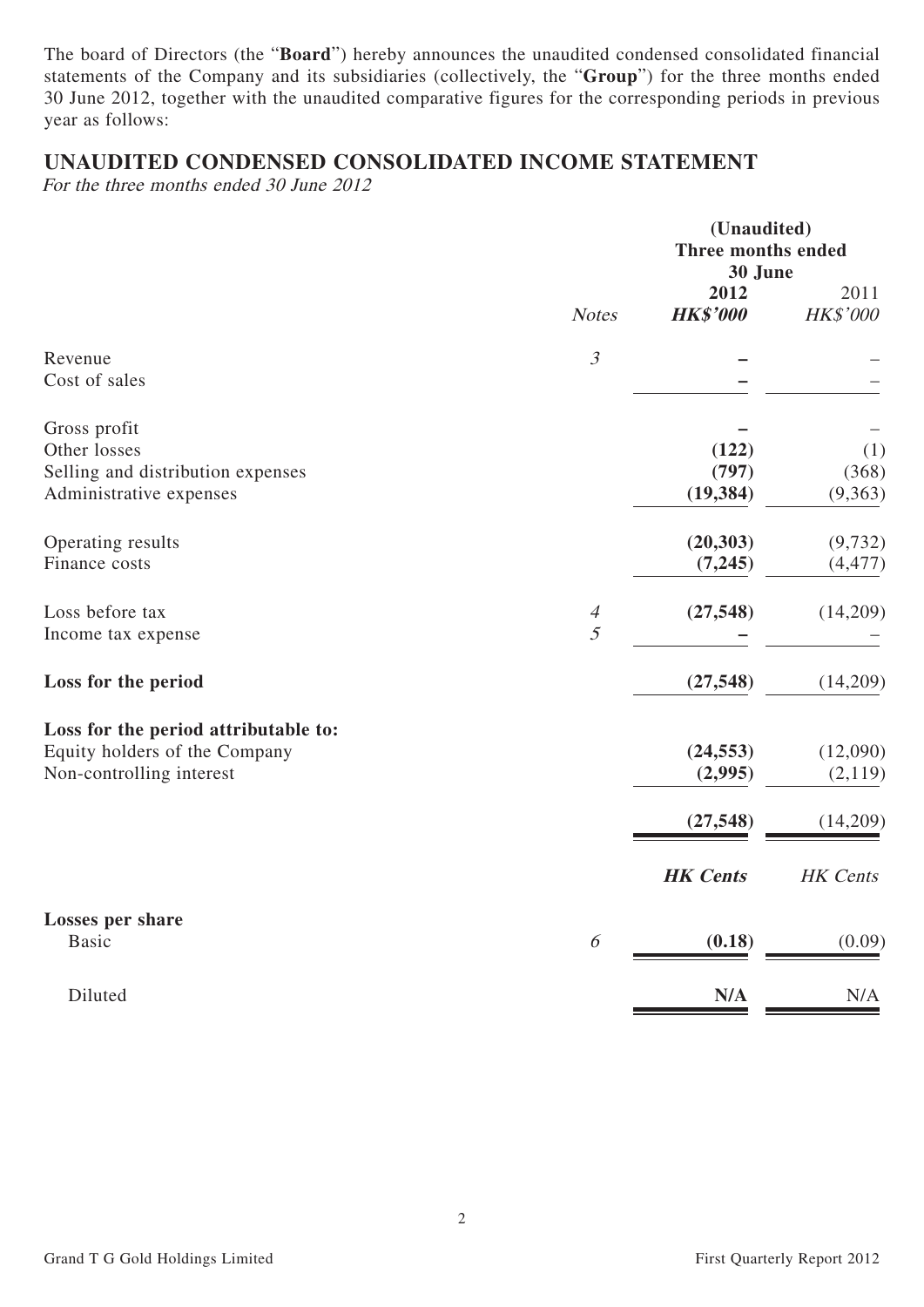# **UNAUDITED CONDENSED CONSOLIDATED STATEMENT OF COMPREHENSIVE INCOME**

For the three months ended 30 June 2012

|                                                                                                                                                                         |              | (Unaudited)<br>Three months ended<br>30 June |                         |  |
|-------------------------------------------------------------------------------------------------------------------------------------------------------------------------|--------------|----------------------------------------------|-------------------------|--|
|                                                                                                                                                                         | <b>Notes</b> | 2012<br><b>HK\$'000</b>                      | 2011<br><b>HK\$'000</b> |  |
| Loss for the period<br>Other comprehensive income<br>for the period:<br>Item that may be reclassified subsequently to profit or loss                                    |              | (27, 548)                                    | (14,209)                |  |
| Exchange differences arising from translation of financial<br>statements of overseas subsidiaries<br>Fair value change and reclassification to profit or loss in regard |              | (6,274)                                      | 4,064                   |  |
| of available for sale investment                                                                                                                                        |              | 12,294                                       | (2,064)                 |  |
|                                                                                                                                                                         |              | 6,020                                        | 2,000                   |  |
| Total comprehensive loss for the period:                                                                                                                                |              | (21, 528)                                    | (12,209)                |  |
| Total comprehensive loss attributable to:                                                                                                                               |              |                                              |                         |  |
| Equity holders of the Company<br>Non-controlling interest                                                                                                               |              | (18, 561)<br>(2,967)                         | (10,014)<br>(2,195)     |  |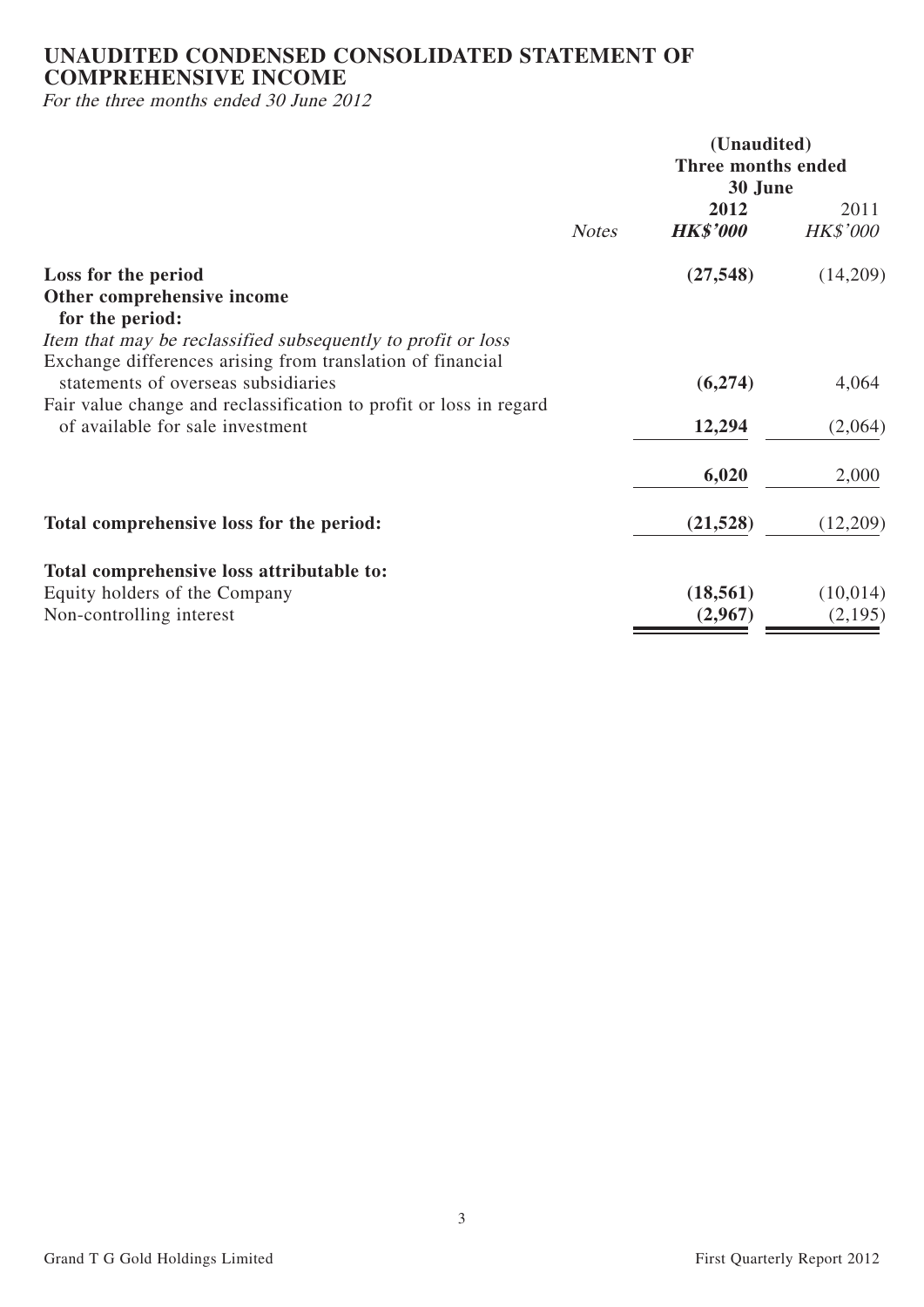## **CONDENSED CONSOLIDATED STATEMENT OF CHANGES IN EQUITY (UNAUDITED) For the three months ended 30 June 2012**

|                                                     | Attributable to equity holders of the Company |                          |                 |                          |                   |                   |                          |                 |                 |                 |
|-----------------------------------------------------|-----------------------------------------------|--------------------------|-----------------|--------------------------|-------------------|-------------------|--------------------------|-----------------|-----------------|-----------------|
|                                                     | Foreign<br>Retained                           |                          |                 |                          |                   |                   |                          |                 |                 |                 |
|                                                     | <b>Issued</b>                                 |                          | currency        | <b>Share</b>             | Convertible       |                   | profit/                  |                 | $Non-$          |                 |
|                                                     | share                                         | <b>Share</b>             | translation     | option                   | bonds             |                   | Revaluation (Accumulated |                 | controlling     |                 |
|                                                     | capital                                       | premium                  | reserve         | reserve                  | reserve           | reserve           | losses)                  | Total           | interest        | <b>Total</b>    |
|                                                     | <b>HK\$'000</b>                               | <b>HK\$'000</b>          | <b>HK\$'000</b> | <b>HK\$'000</b>          | <b>HK\$'000</b>   | <b>HK\$'000</b>   | <b>HK\$'000</b>          | <b>HK\$'000</b> | <b>HK\$'000</b> | <b>HK\$'000</b> |
| At 1 April 2012                                     | 53,794                                        | 1,690,765                | 21,621          | 26,703                   | 5,036             | (25, 159)         | (1,599,002)              | 173,758         | 8,387           | 182,145         |
| Net loss for the period                             |                                               |                          |                 |                          |                   | $\qquad \qquad -$ | (24, 553)                | (24, 563)       | (2,995)         | (27, 548)       |
| Other comprehensive income:                         |                                               |                          |                 |                          |                   |                   |                          |                 |                 |                 |
| Exchange differences arising from translation of    |                                               |                          |                 |                          |                   |                   |                          |                 |                 |                 |
| financial statement of overseas subsidiaries        |                                               | $\overline{\phantom{a}}$ | (6,302)         |                          |                   |                   | $\overline{\phantom{0}}$ | (6,302)         | 28              | (6,274)         |
| Fair value change and reclassification to profit or |                                               |                          |                 |                          |                   |                   |                          |                 |                 |                 |
| loss in regard of available for sale investment     |                                               |                          |                 |                          |                   | 12,294            | -                        | 12,294          |                 | 12,294          |
| Total comprehensive loss for the period             |                                               | $\overline{\phantom{m}}$ | (6,302)         | $\overline{\phantom{0}}$ | $\qquad \qquad -$ | 12,294            | (24, 553)                | (18,561)        | (2,967)         | (21, 528)       |
|                                                     |                                               |                          |                 |                          |                   |                   |                          |                 |                 |                 |
| At 30 June 2012                                     | 53,794                                        | 1,690,765                | 15,319          | 26,703                   | 5,036             | (12, 865)         | (1,623,555)              | 155,197         | 5,420           | 160,617         |

# **CONDENSED CONSOLIDATED STATEMENT OF CHANGES IN EQUITY (UNAUDITED)**

For the three months ended 30 June 2011

|                                                     | Attributable to equity holders of the Company |                          |                                    |                          |                                    |           |                                    |              |                                    |              |
|-----------------------------------------------------|-----------------------------------------------|--------------------------|------------------------------------|--------------------------|------------------------------------|-----------|------------------------------------|--------------|------------------------------------|--------------|
|                                                     | Retained<br>Foreign                           |                          |                                    |                          |                                    |           |                                    |              |                                    |              |
|                                                     | <b>Issued</b>                                 |                          | currency                           | <b>Share</b>             | Convertible                        |           | profit/                            |              | $Non-$                             |              |
|                                                     | share                                         | <b>Share</b>             | translation                        | option                   | bonds                              |           | Revaluation (Accumulated           |              | controlling                        |              |
|                                                     | capital                                       | premium                  | reserve                            | reserve                  | reserve                            | reserve   | losses)                            | <b>Total</b> | interest                           | <b>Total</b> |
|                                                     | <b>HK\$'000</b>                               | <b>HK\$'000</b>          | <b>HK\$'000</b><br><b>HK\$'000</b> |                          | <b>HK\$'000</b><br><b>HK\$'000</b> |           | <b>HK\$'000</b><br><b>HK\$'000</b> |              | <b>HK\$'000</b><br><b>HK\$'000</b> |              |
| At 1 April 2011                                     | 53,794                                        | 1,690,765                | 11,946                             | 26,703                   | 5,036                              | (28, 227) | 1,544,033                          | 215,985      | 17,628                             | 233,613      |
| Net profit/(loss) for the period                    |                                               | -                        |                                    |                          |                                    | -         | (12,090)                           | (12,090)     | (2,119)                            | (14,209)     |
| Other comprehensive income:                         |                                               |                          |                                    |                          |                                    |           |                                    |              |                                    |              |
| Exchange differences arising from translation of    |                                               |                          |                                    |                          |                                    |           |                                    |              |                                    |              |
| financial statement of overseas subsidiaries        |                                               | $\overline{\phantom{0}}$ | 4,140                              |                          |                                    |           |                                    | 4,140        | (76)                               | 4,064        |
| Fair value change and reclassification to profit or |                                               |                          |                                    |                          |                                    |           |                                    |              |                                    |              |
| loss in regard of available for sale investment     |                                               |                          |                                    |                          |                                    | (2,064)   | $\overline{\phantom{0}}$           | (2,064)      | $\overline{\phantom{0}}$           | (2,064)      |
| Total comprehensive income for the period           |                                               | $\qquad \qquad =$        | 4,140                              | $\overline{\phantom{0}}$ | $\equiv$                           | (2,064)   | (12,090)                           | (10,014)     | (2,195)                            | (12,209)     |
|                                                     |                                               |                          |                                    |                          |                                    |           |                                    |              |                                    |              |
| At 30 June 2011                                     | 53,794                                        | 1,690,765                | 16,086                             | 26,703                   | 5,036                              | (30,291)  | (1, 556, 122)                      | 205,971      | 15,433                             | 221,404      |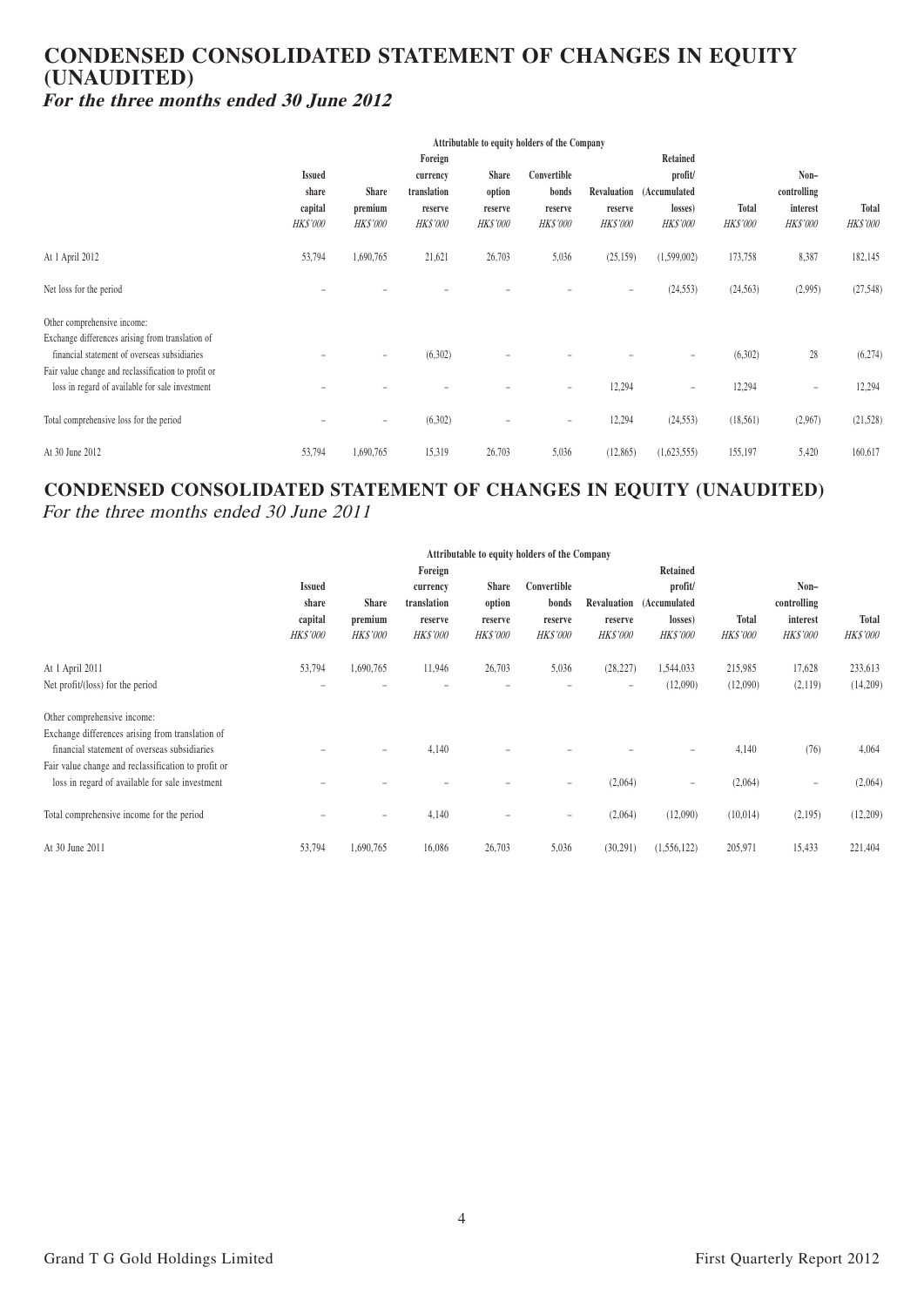## **NOTES:**

#### **1. CORPORATE INFORMATION**

The Company was incorporated in the Cayman Islands as an exempted company with limited liability under the Companies Law, Cap 22 (Law 3 of 1961, as consolidated and revised) of the Cayman Islands. Its principal place of business in Hong Kong is Room 2410, 24/F, Wayson Commercial Building, 28 Connaught Road West, Sheung Wan, Hong Kong. The Company's shares are listed on the GEM of the Stock Exchange.

The principal of places of business of the Group are in the PRC and Hong Kong. The principal activity of the Company is investment holding. Its subsidiaries (together with the Company collectively referred to as the "**Group**" hereinafter) are principally engaged in gold exploration, mining and mineral processing.

The unaudited condensed consolidated financial statements are presented in Hong Kong dollars ("**HK\$**"), and the functional currency of the Company is HK\$, with values rounded to the nearest thousand.

#### **2. BASIS OF PREPARATION**

The Group's unaudited condensed consolidated financial statements have been prepared in accordance with all applicable Hong Kong Financial Reporting Standards ("**HKFRSs**"), which collective term includes all applicable individual HKFRSs, Hong Kong Accounting Standards ("**HKAS**") and Interpretations issued by the Hong Kong Institute of Certified Public Accountants ("**HKICPA**"), accounting principles generally accepted in Hong Kong and the disclosure requirements of the Hong Kong Companies Ordinances. The unaudited condensed consolidated financial statements also comply with the applicable disclosure provisions of the Rules Governing the Listing of Securities on the GEM of the Stock Exchange.

The unaudited condensed consolidated financial statements should be read in conjunction with the Group's annual financial statements for the year ended 31 March 2012 ("**2012 Annual Report**"). The Group's policies on financial risk management were set out in the financial statements included in the Company's 2012 Annual Report and there have been no significant changes in the financial risk management policies for the three months ended 30 June 2012.

The unaudited condensed consolidated financial statements have been prepared under the historical cost convention, as modified by the revaluation of certain financial instruments which are carried at fair value.

The accounting policies and methods of computation used in the unaudited condensed consolidated financial statements for the three months ended 30 June 2012 are the same as those followed in the preparation of the Group's annual financial statements for the year ended 31 March 2012.

The HKICPA has issued certain amendments to HKFRSs that are first effective for the current accounting period of the Group. None of these developments have had a material effect on how the Group's results and financial position for the current or prior periods have been prepared or presented. The Group has not applied any new standard or interpretation that is not yet effective for the current accounting period.

#### **3. REVENUE AND OTHER INCOME**

Revenue represents the net value of goods sold, net of trade discounts and returns and various types of government surcharges where applicable, and the value of services rendered:

|               |                            | (Unaudited) |  |  |
|---------------|----------------------------|-------------|--|--|
|               | Three months ended 30 June |             |  |  |
|               | 2012                       | 2011        |  |  |
|               | <b>HK\$'000</b>            | HK\$'000    |  |  |
| Revenue       |                            |             |  |  |
| Sale of goods |                            |             |  |  |
|               |                            |             |  |  |
|               |                            |             |  |  |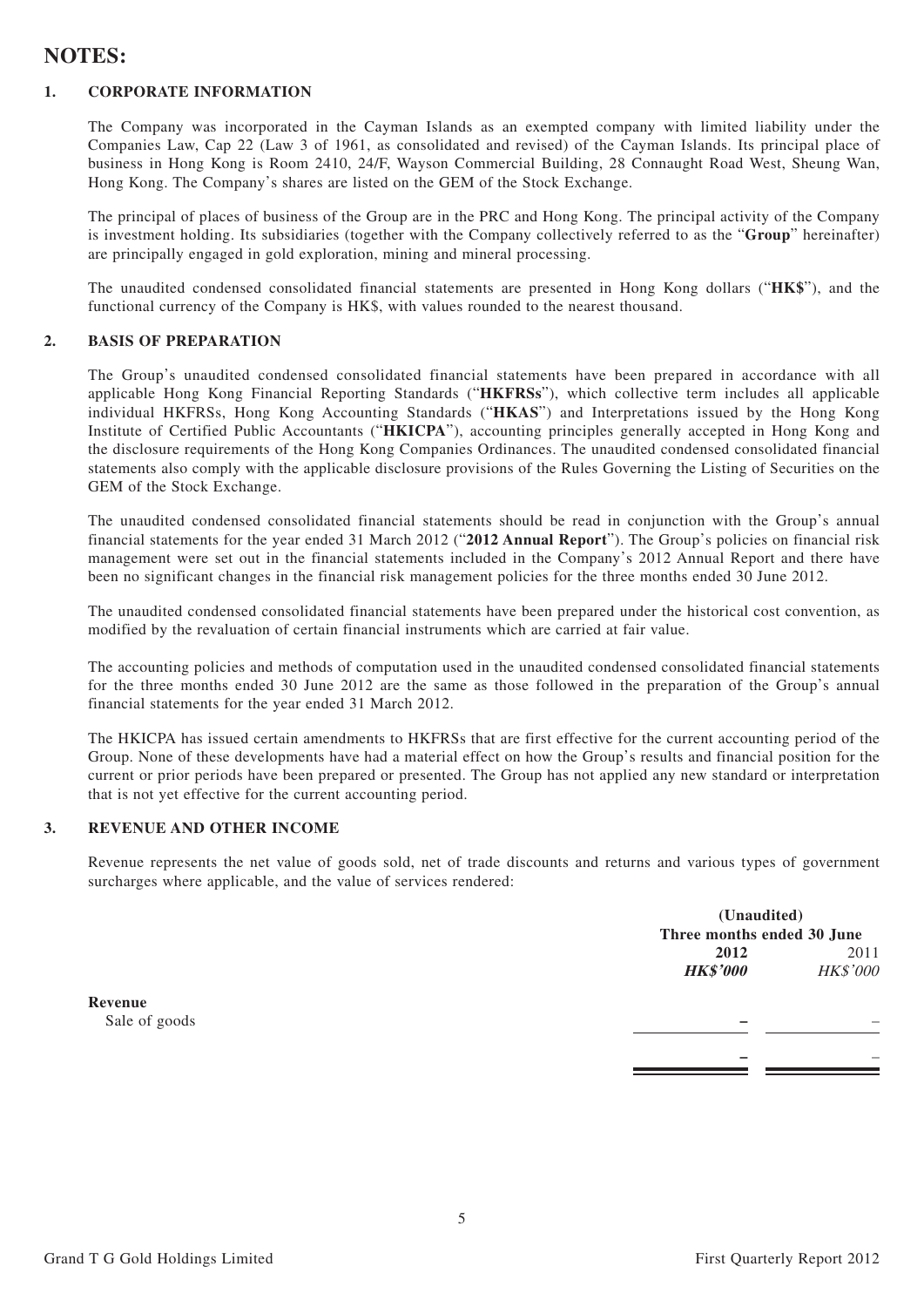#### **4. LOSS BEFORE TAX**

The Group's loss before tax is arrived at after charging the following:

|                                                          | (Unaudited)<br>Three months ended<br>30 June |                  |  |
|----------------------------------------------------------|----------------------------------------------|------------------|--|
|                                                          | 2012<br><b>HK\$'000</b>                      | 2011<br>HK\$'000 |  |
| Cost of inventories sold                                 |                                              |                  |  |
| Auditors' remuneration                                   | <b>250</b>                                   | 250              |  |
| Amortisation of intangible assets<br>Depreciation*       | 3,770                                        | 3,312            |  |
| Operating lease rentals in respect of land and buildings | 291                                          | 294              |  |
| Staff costs including directors' emoluments:             |                                              |                  |  |
| Salaries, wages, allowances and benefits in kind         | 3,072                                        | 2,548            |  |
| Retirement benefits scheme contributions                 | 22                                           | 23               |  |
| <b>Staff costs</b>                                       | 3,094                                        | 2,571            |  |

\* HK\$57,634 (30 June 2011: HK\$79,587) are included in administrative expenses.

#### **5. INCOME TAX EXPENSE**

|                                                    | (Unaudited)<br>Three months ended<br>30 June |                         |
|----------------------------------------------------|----------------------------------------------|-------------------------|
|                                                    | 2012<br><b>HK\$'000</b>                      | 2011<br><b>HK\$'000</b> |
| Current tax – overseas<br>Provision for the period |                                              |                         |
| Income tax expense                                 |                                              |                         |

No provision for Hong Kong profits tax has been made in the financial statements as the Group had no assessable profit for the period (30 June 2011: Nil).

Overseas taxation represents tax charges on the estimated assessable profits of subsidiaries operating overseas including the PRC, calculated at rates applicable in the respective jurisdictions for the period.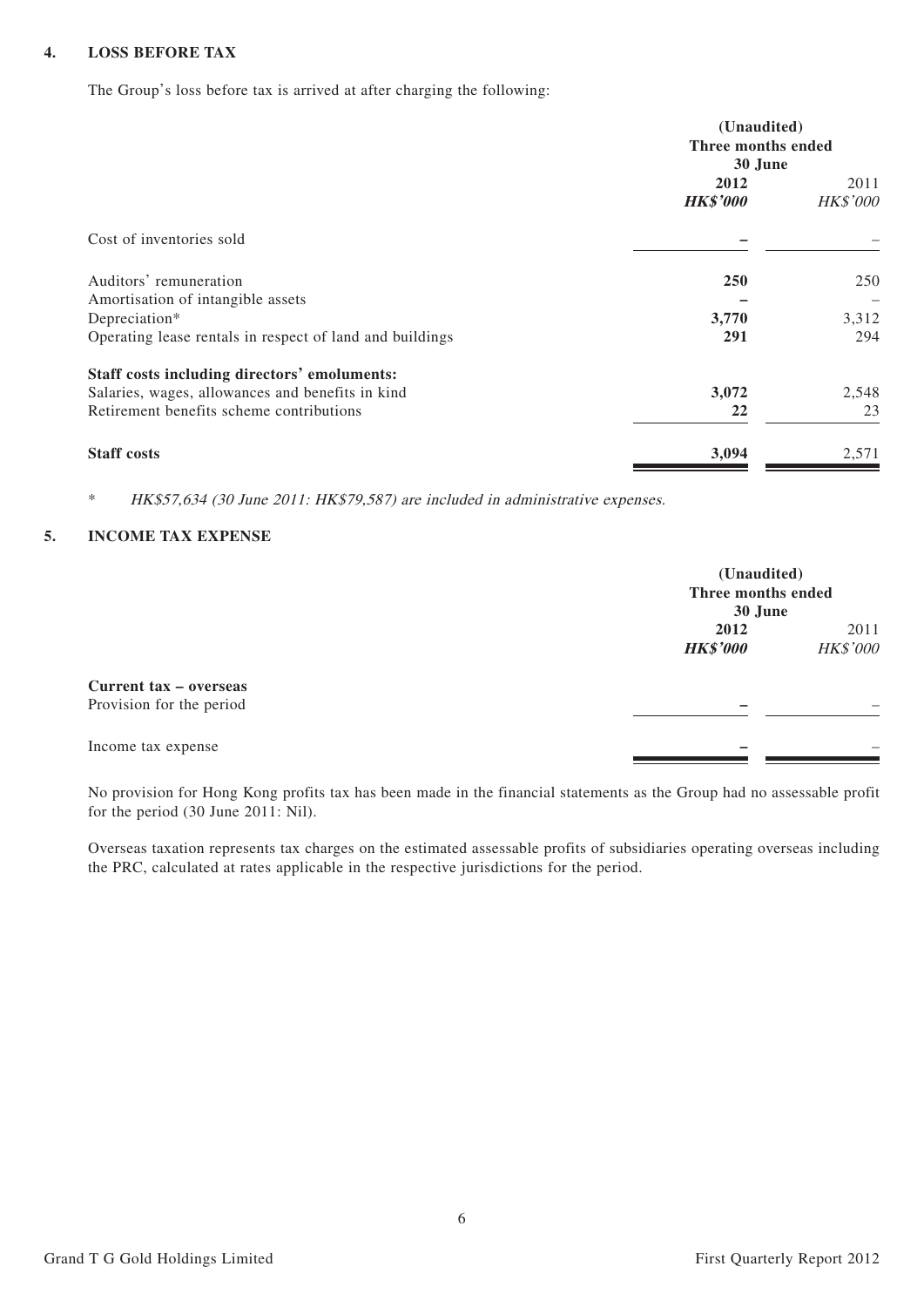#### **6. LOSSES PER SHARE**

The calculation of the basic and diluted losses per share attributable to the equity holders of the Company is based on the following:

#### **Basic**

|                                                           | (Unaudited)<br>Three months ended<br>30 June |                         |  |
|-----------------------------------------------------------|----------------------------------------------|-------------------------|--|
|                                                           |                                              |                         |  |
|                                                           | 2012<br><b>HK\$'000</b>                      | 2011<br><b>HK\$'000</b> |  |
| Loss attributable to the equity holders<br>of the Company | (24, 553)                                    | (12,090)                |  |
| Weighted average number of ordinary shares<br>in issue    | 13,448,488,271                               | 13,448,488,271          |  |
| Basic losses per share (HK cents)                         | (0.18)                                       | (0.09)                  |  |

#### **Diluted**

Diluted losses per share is calculated by adjusting the weighted average number of ordinary shares outstanding to assume exercise/conversion of all dilutive potential ordinary shares. The Company has 1 category of dilutive potential ordinary shares: share options.

For the share options, a calculation is done to determine the number of shares that could have been acquired at fair value (determined as the average market price of the Company's shares during the period) based on the monetary value of the subscription rights attached to the outstanding share options. The number of shares calculated above is compared with the number of shares that would have been issued assuming the exercise of the share options. Hence, the share options have a dilutive effect only when the average market price of ordinary shares during the period exceeds the exercise price of the share options.

The computation of diluted losses per share for the three months ended 30 June 2012 and 2011 did not assume the exercise of the Company's outstanding share options since the Company's shares were suspended in trading and there is no market price for the shares.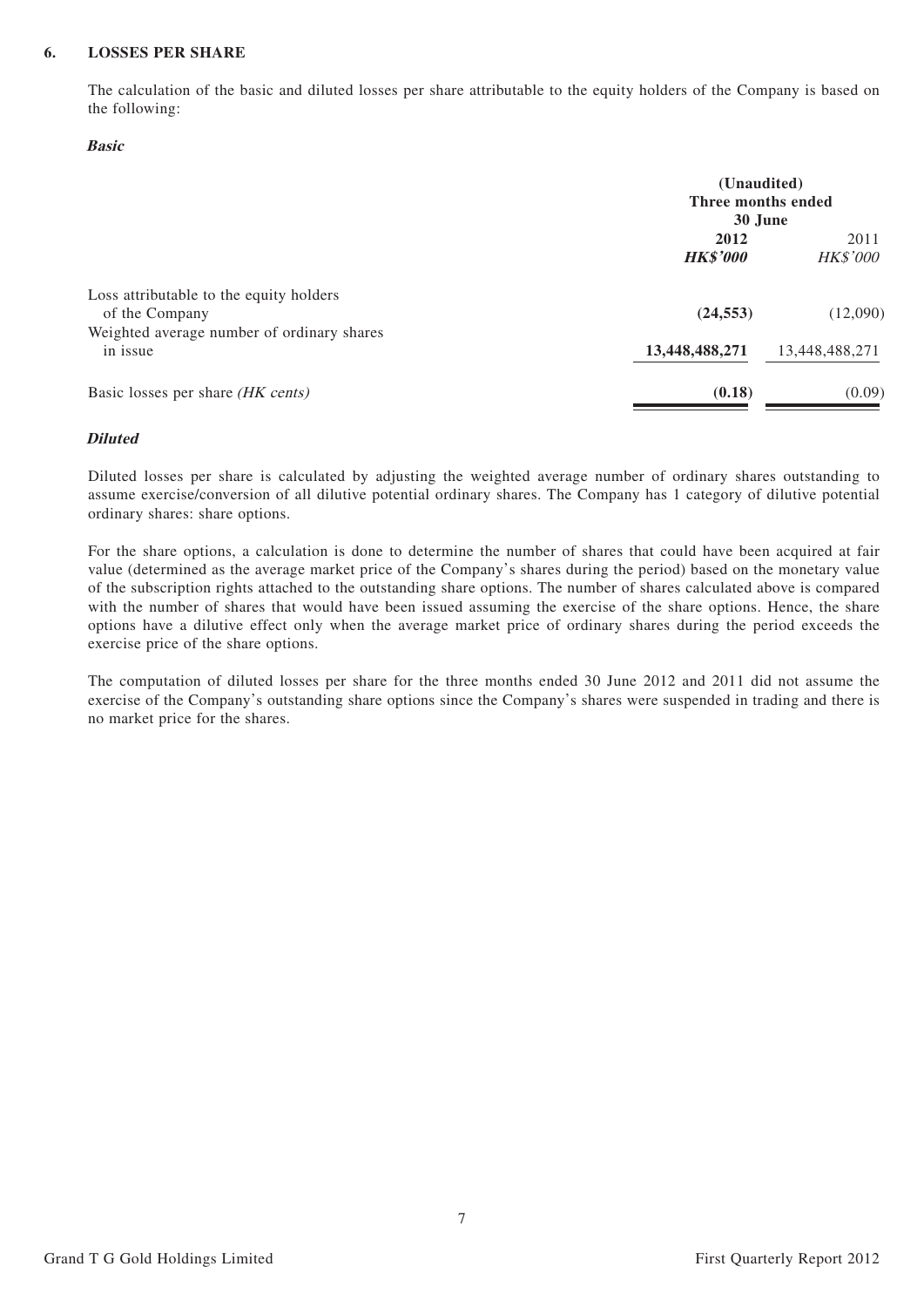# **MANAGEMENT DISCUSSION AND ANALYSIS**

### **Financial results**

The principal activity of the Company is investment holding. Its subsidiaries (together with the Company collectively referred to as the "**Group**" hereinafter) are principally engaged in gold exploration, mining and mineral processing with gold concentrate as its product.

For the three months ended 30 June 2012, the Group continued the business model of previous years, i.e. obtaining asset backing finance from financier with its inventories pledged as collaterals for its development. As such, the Group recorded no revenue for the three months ended 30 June 2012 (30 June 2011: nil). Respective state of affairs of the Group is set out in the unaudited condensed consolidated financial statements on pages 2 to 7 of this report.

Consolidated loss of the Company amounted to approximately HK\$27.5 million for the three months ended 30 June 2012 (three months ended 30 June 2011: approximately loss HK\$14.2 million).

Basic losses per share was approximately HK cents 0.18 for the three months ended 30 June 2012 (three months ended 30 June 2011: loss HK cents 0.09). There will be no payment of dividend for the three months ended 30 June 2012 (30 June 2011: nil).

### **Charge on the Group's assets**

As at 30 June 2012, the Group's bank borrowings were secured by the mining right owned by the Group whereas its long term loans were secured by the inventories of the Group's operating subsidiary, Tongguan Taizhou Mining Company Limited ("**Taizhou Mining**").

#### **Exposure to exchange risks**

Since the Group's borrowings and its source of income are primarily denominated in the respective group companies functional currency which are mainly in HK\$ or Renminbi, the exposure to foreign exchange rate fluctuations is minimal.

### **Significant investment, material acquisition and disposal**

The Group did not have any significant investment, material acquisition and disposal throughout the review period.

#### **Related party transactions with connected person(s)**

The loans from Ms. Zhao Yuebing, a director of Taizhou Mining and thus a connected person of the Group, to Taizhou Mining were fully exempted connected transactions pursuant to Chapter 20 of the GEM Listing Rules as these were conducted on normal commercial terms or better and these were not secured by the assets of the Group.

The New Board (as defined below) makes no representation on the compliance of the GEM Listing Rules in relation to the related party transactions between the Former Director(s) (as defined below) and the Group during the six months ended 31 March 2013.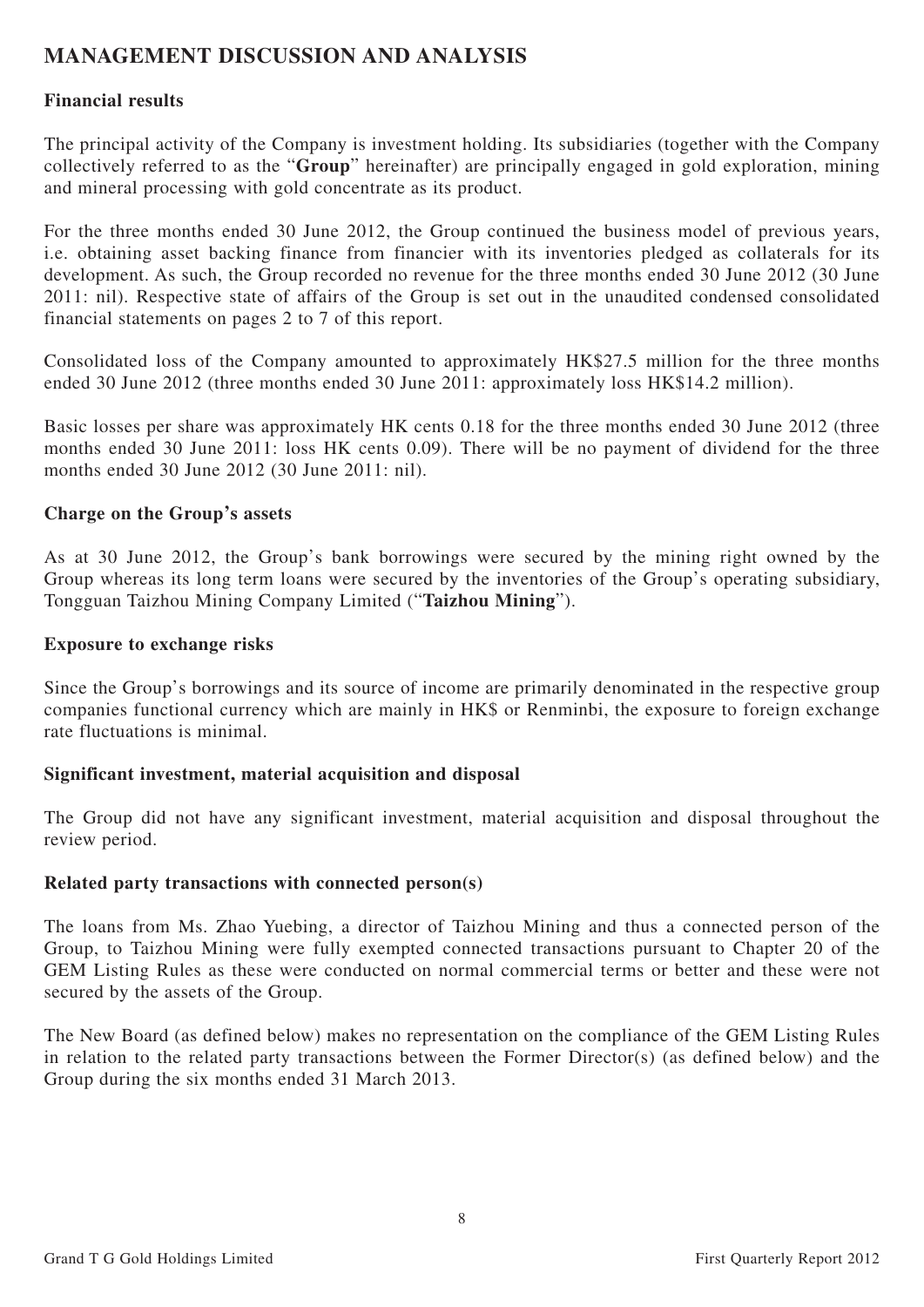### **Employees and remuneration policies**

As at 30 June 2012, the Group had 126 employees (30 June 2011: 129) situated mainly in the PRC and Hong Kong. The Group's emoluments policies are formulated based on industry practices and performance of individual employees. For the three months ended 30 June 2012, the total staff costs (including directors' emoluments) amounted to approximately HK\$3.1 million (30 June 2011: HK\$2.6 million). During the three months ended 30 June 2012, no share option had been granted by the Company.

# **MATERIAL CHANGE IN THE MANAGEMENT TEAM OF THE COMPANY**

There had been material changes in the management team of the Company as follows:

- (a) (i) the offices of Mr. Chan Yeuk Sen and Mr. Guo Jian Jun as Directors were vacated in accordance with the articles of association of the Company with effect from the close of the board meeting held on 9 November 2012 as he had been absent from meetings of the Board for more than six consecutive months and no alternate Director has attended in their places; and (ii) all but one members of the old Board resigned as of 23 March 2016, namely Mr. Lee Shing, Ms. Kwok Tai Pan, Dr. Cheung Wai Pun Charles JP and Mr. Jiao Zhi ((i) and (ii) are hereinafter collectively, the "**Former Directors**"). Save and except for Mr. Orr Joseph Wai Shing ("**Mr. Orr**") who is an existing independent non-executive Director since 22 December 2008 and was not involved in the daily management and operation of the Group, all of the existing Directors (the "**New Board**") only came into place from late February to late April 2016; and
- (b) Mr. Leung Siu Kuen, the Company Secretary of the Company appointed in place of Mr. Ho Wing Kai since 13 July 2010, resigned with effect from 1 July 2012. Mr. Ng Wai Kee was appointed as the Company's Company Secretary with effect from 1 July 2012 and resigned with effect from 5 April 2016. Ms. Lam Yuen Ling Eva has been appointed as the Company Secretary of the Company with effect from 6 April 2016.

# **EVENTS AFTER THE REPORTING PERIOD**

### **(i) Conditional Approval of the Listing Appeals Committee on the Company's Resumption for Trading**

Trading in the shares of the Company ("**Shares**") has been suspended since 11 November 2010.

On 4 June 2015, the GEM Listing Committee decided to proceed with the cancellation of the listing of the Shares and the Company was required to submit a resumption proposal by 4 December 2015. On 15 January 2015, the GEM Listing Committee decided that the resumption proposal submitted by the Company on 4 December 2015 was not viable and decided to cancel the listing of the Shares (the "**Listing Decision**").

Notwithstanding the review application made by the Company in January 2016, on 8 April 2016, the Company was informed that the GEM Listing (Review) Committee decided that the resumption proposal submitted by the Company in March 2016 was not viable and thus uphold the Listing Decision.

The Board appointed Proton Capital Limited as the sole financial adviser of the Company and on 15 September 2016, the Company submitted a revised resumption proposal ("**Resumption Proposal**") to the Listing Appeals Committee.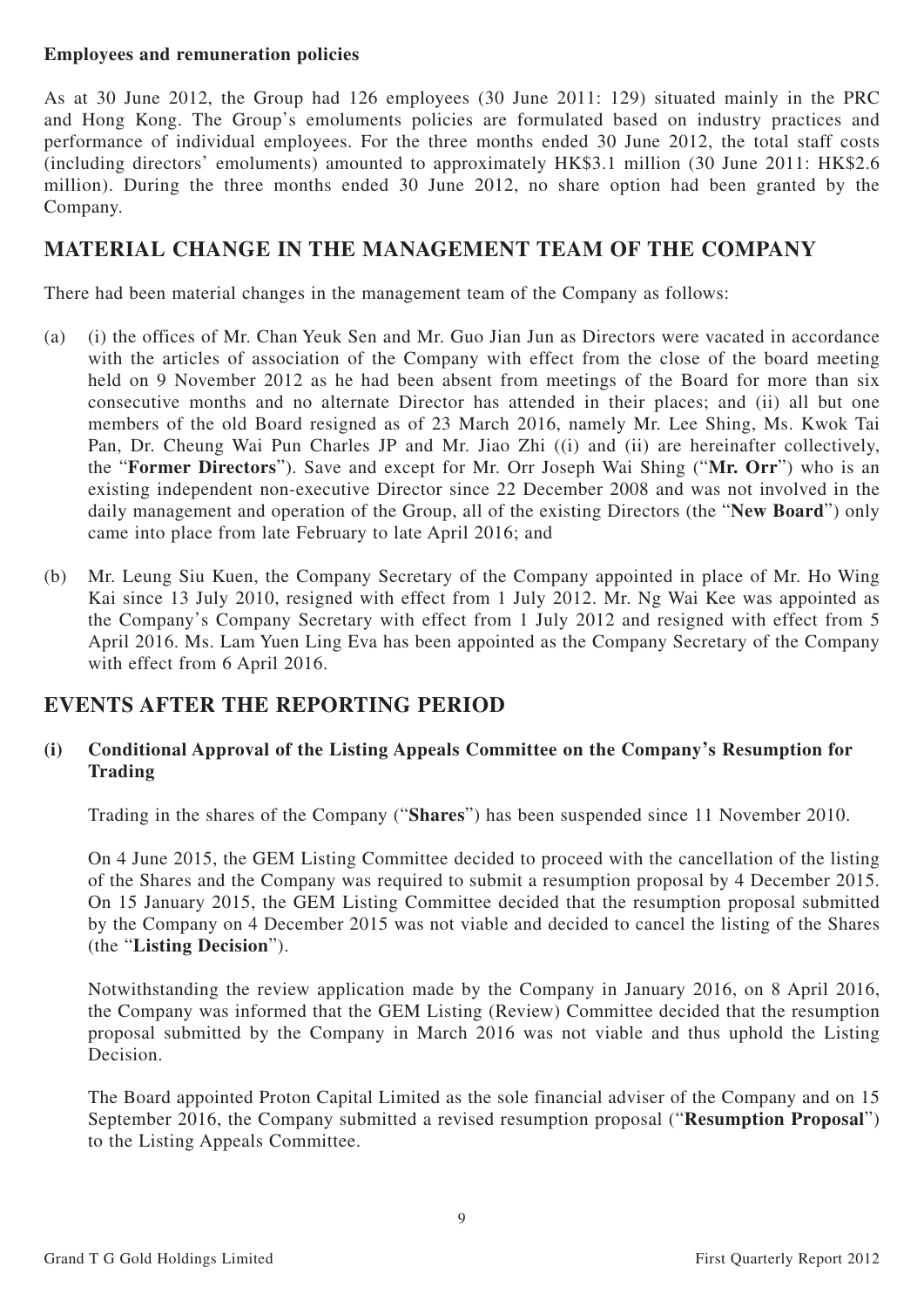Following the review hearing held on 9 December 2016, the Listing Appeals Committee decided to accept the Resumption Proposal, subject to the Company's compliance with the conditions ("**Conditions**") as summarised below to the satisfaction of the Listing Department by 14 March 2017:

- 1. publication of audited consolidated financial statements for all the outstanding financial results of the Group with no material audit qualifications indicating questions with respect to the consolidation of the results of Taizhou Mining;
- 2. resolution of any audit qualification issues;
- 3. providing a working capital forecast with: (a) all principal assumptions (including appropriate sensitivity analysis relating to gold and RMB movements) for at least twelve months from the expected trading resumption date; (b) a comfort letter from the auditors or financial advisers confirming that they are satisfied that the working capital forecast of the Group has been made by the Directors after due and careful enquiry; (c) assurance to the satisfaction of the Listing Department that any equity financing including the open offer (the "**Open Offer**") will be completed; and
- 4. conduct a follow up review by a professional party to demonstrate to the satisfaction of the Listing Department, all material weaknesses identified have been rectified and that the Group has in place an adequate and effective financial reporting procedures and internal control systems.

The Listing Appeals Committee also stated in its letter that resumption of trading in the Company's securities should be within a reasonably short period of time after compliance with the Conditions.

## **(ii) Publication of all outstanding audited consolidated financial statements**

On 16 February 2017, the Company published the audited consolidated financial statements for all the outstanding financial results of the Group, i.e. for the years ended 31 March 2011, 2012, 2013, 2014, 2015 and 2016, with no material audit qualifications indicating questions with respect to the consolidation of the results of Taizhou Mining.

### **(iii) Open Offer of the Company**

On 24 February 2017, the Company entered into an underwriting agreement with two underwriters. As disclosed in the announcement of the Company dated 24 February 2017, the Company proposes to conduct the Open Offer to raise approximately HK\$134.48 million before expenses by issuing 6,724,244,135 offer shares on the basis of one offer share for every two existing Shares held on the record date to the qualifying shareholders at the subscription price of HK\$0.02 per offer share.

The Company intends that the estimated net proceeds from the Open Offer of approximately HK\$131 million will be used (i) as to approximately HK\$88 million for repayment of the Company's debts; and (ii) as to approximately HK\$43 million as general working capital of the Group. As such, upon completion of the open offer, the Company will have sufficient fund to settle all Company outstanding and confirmed debts including the outstanding bond and those claimed in the winding up petitions in Hong Kong as well as the Cayman Islands.

It is expected that the net assets position of the Company will also be strengthened substantially upon completion of the Open Offer.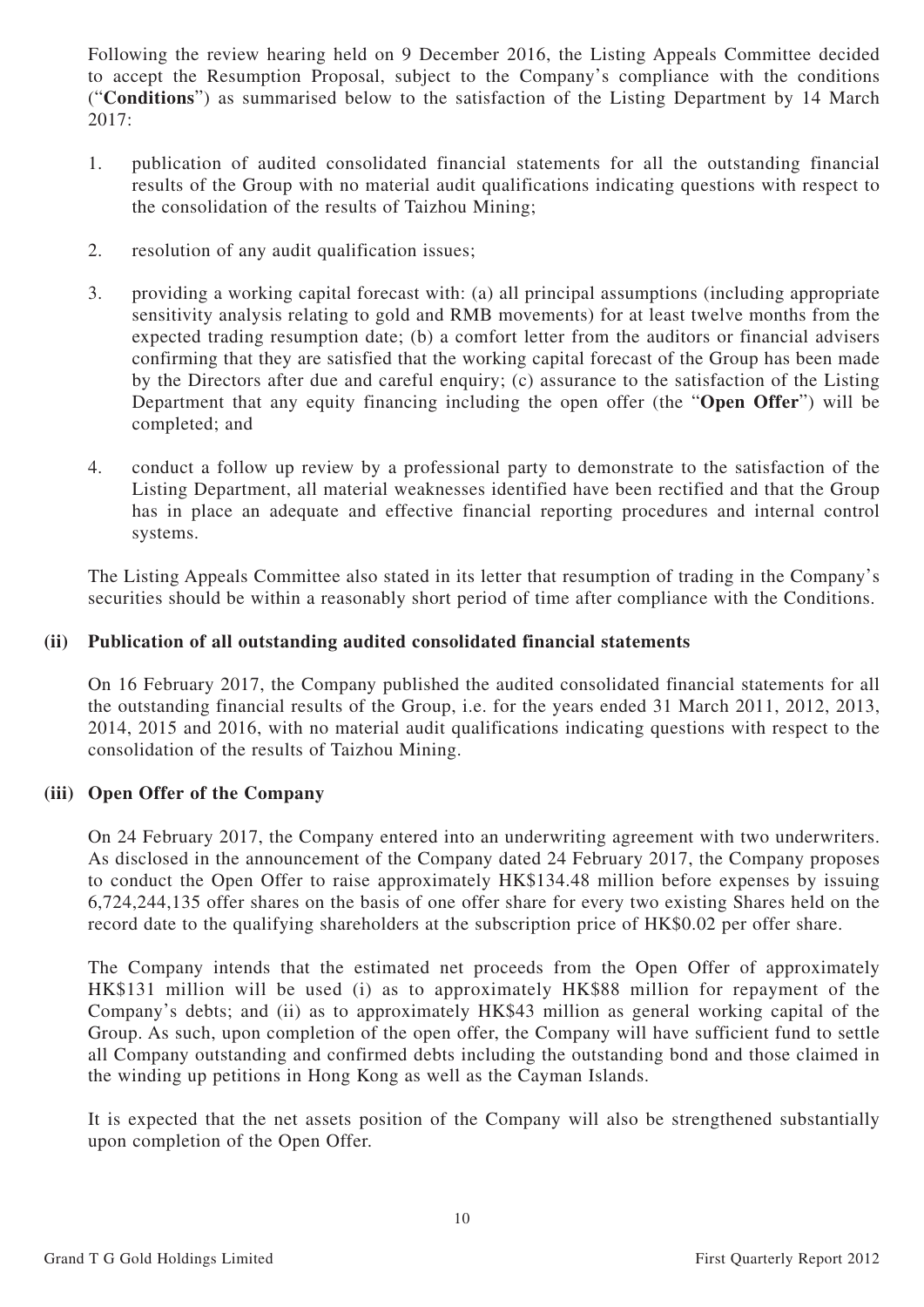#### **(iv) Full repayment of bank borrowings and release of security over the Group's mining rights**

In mid-2016, the Group fully repaid its bank borrowings and thus, the security over the Group's mining rights has been released.

#### **(v) Litigation instituted by Mr. Lau Kin, a purported creditor, in the Cayman Islands**

The Company had been served with a winding-up petition by Mr. Lau Kin, a purported creditor of the Company to the Grand Court of the Cayman Islands against the Company. The petitioning debt stated in the winding-up petition is an alleged sum due to Mr. Lau Kin by the Company of HK\$19,494,230.43, comprising HK\$16,882,000.00 principal and interest of HK\$2,612,230.43 as of 3 May 2016 (the "**Lau Kin Claim**"). Mr. Lau Kin seeks an order for the appointment of joint official liquidators to the Company.

Mr. Lau Kin alleged that by a deed of assignment made between Dragon Hill Development Limited ("**Dragon Hill**") and him dated 3 May 2016, Dragon Hill assigned to him a purported debt of the Company in the amount of HK\$19,494,230.43 at a consideration of HK\$2 million only.

The Company considers the validity of the Lau Kin Claim is in question and is investigating into and seeking legal advice in relation thereto. If the Lau Kin Claim is indeed found to be valid, the Lau Kin Claim will be fully settled from the net proceeds of the Open Offer.

With agreement of all parties involved, hearing date of the Grand Court of the Cayman Islands for the aforesaid litigation shall be further adjourned with a hearing to be held on the first available date after 14 March 2017 (Cayman time).

#### **(vi) Litigation instituted by Mr. Lee Shing, a purported creditor, in Hong Kong**

The Company has been served with a petition for the winding-up of the Company by Mr. Lee Shing (a former executive director, ex-Chairman, an existing substantial shareholder of the Company) to the High Court, Hong Kong Special Administrative Region under the provisions of the Companies (Winding Up and Miscellaneous Provisions) Ordinance (Cap. 32 of the laws of Hong Kong) (the "**Lee Shing Petition**").

Mr. Lee Shing alleged in the Lee Shing Petition that the Company is indebted to him in the sum of HK\$18,223,125.50 (the "**Alleged Indebtedness**"), comprising (i) a purported loan of HK\$6,925,000.00 assigned by a former Director to Mr. Lee Shing on 12 April 2010; (ii) a loan purportedly provided by Mr. Lee Shing plus interest calculated up to 30 August 2016 of HK\$7,019,020.50 in aggregate; and (iii) director's emoluments and reimbursements of HK\$4,279,105.00 in aggregate.

Before the presentation of the Lee Shing Petition by Mr. Lee Shing, the Company had been in the course of requesting relevant documents and supportings from Mr. Lee Shing so as to substantiate and verify the Alleged Indebtedness. Although Mr. Lee Shing's legal adviser has indicated his client's intention to provide, the Company has never received any of the requested documents up to the date of this report.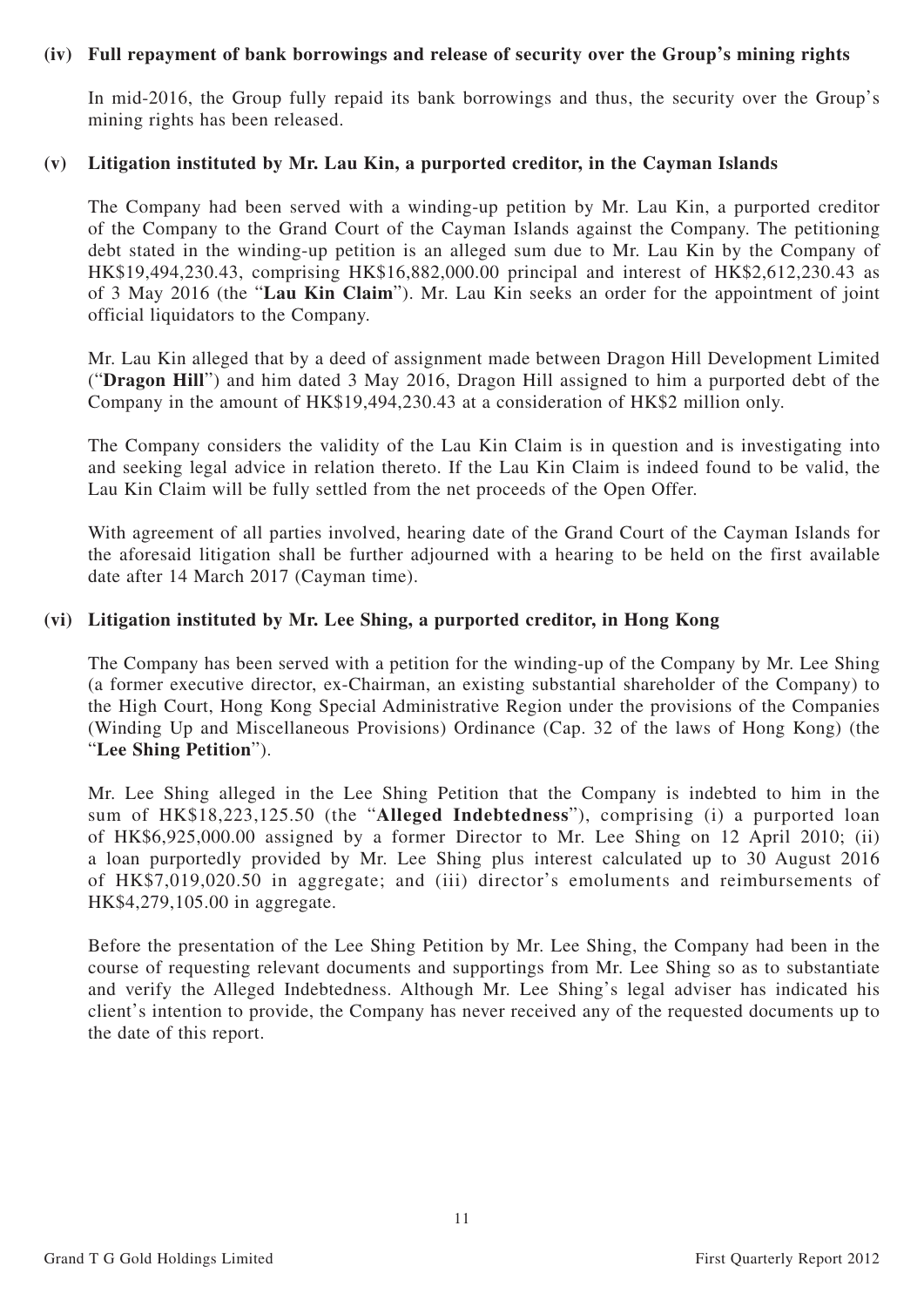The first hearing date of the Lee Shing Petition has been scheduled to take place on 15 March 2017 in the High Court, Hong Kong Special Administrative Region. For the avoidance of doubt, 15 March 2017 is not a winding up date of the Company. According to the legal advice obtained by the Company, the hearing of 15 March 2017 is an endorsed hearing whereby a Master would check whether all procedural matters have been complied with and ascertain whether the Company or any other person would oppose to the Lee Shing Petition. If the Company opposes to the Lee Shing Petition at the hearing to be held on 15 March 2017, the case would be adjourned before a High Court Judge for his/her directions as to filing of evidence and other court documents.

The Company is seeking legal advice and endeavor to vigorously oppose the Lee Shing Petition. In light of the conditional approval to the Resumption Proposal from the Listing Appeals Committee as detailed in the Company's announcement dated 19 December 2016, the Company is implementing the Resumption Proposal whereby the net proceeds of the Open Offer will be applied to fully settle, among others, the Alleged Indebtedness if verified.

## **PROSPECT**

In view of the conditional approval for resumption of trading granted by the Listing Appeals Committee, the Board is intensifying its effort to implement the Resumption Proposal, which include the Open Offer, debt capitalisation, debt settlement and release of all outstanding financial results, so as to fulfill the Conditions as soon as possible for resumption in trading of the shares of the Company.

## **OTHER INFORMATION**

#### **1. Directors' Interest in Competing Business**

Due to the material change as stated in the section headed "Material Change in the Management Team of the Company", the New Board cannot make any representation on whether any of the Former Directors or their respective associates (as defined in GEM Listing Rules) have any interests in any business which compete or may compete with the Group or any other conflicts of interest with the Group.

Mr. Orr has confirmed with the Company that he and his associates (as defined in GEM Listing Rules) did not have any interests in any business which compete or may compete with the Group or any other conflicts of interest with the Group.

#### **2. Audit Committee**

The Company established the audit committee with written terms of reference that sets out the authorities and duties of the committee.

Members of the Audit Committee during the three months ended 31 March 2012 included three independent non-executive Directors, namely Mr. Orr (Chairman), Dr. Cheung Wai Bun, Charles JP and Mr. Jiao Zhi.

The current Audit Committee comprises three independent non-executive directors, namely Mr. Jiang Quanming, Mr. Orr and Mr. Guo Wei and Mr. Jiang Quanming is the chairman of the Audit Committee.

The primary duties of the Audit Committee are to review and supervise the financial reporting process and internal control and risk management systems of the Group, maintain an appropriate relationship with the Company's auditors and provide advice and comments to the Board.

The current audit committee has reviewed the unaudited condensed consolidated financial statements of the Group for the three months ended 30 June 2012.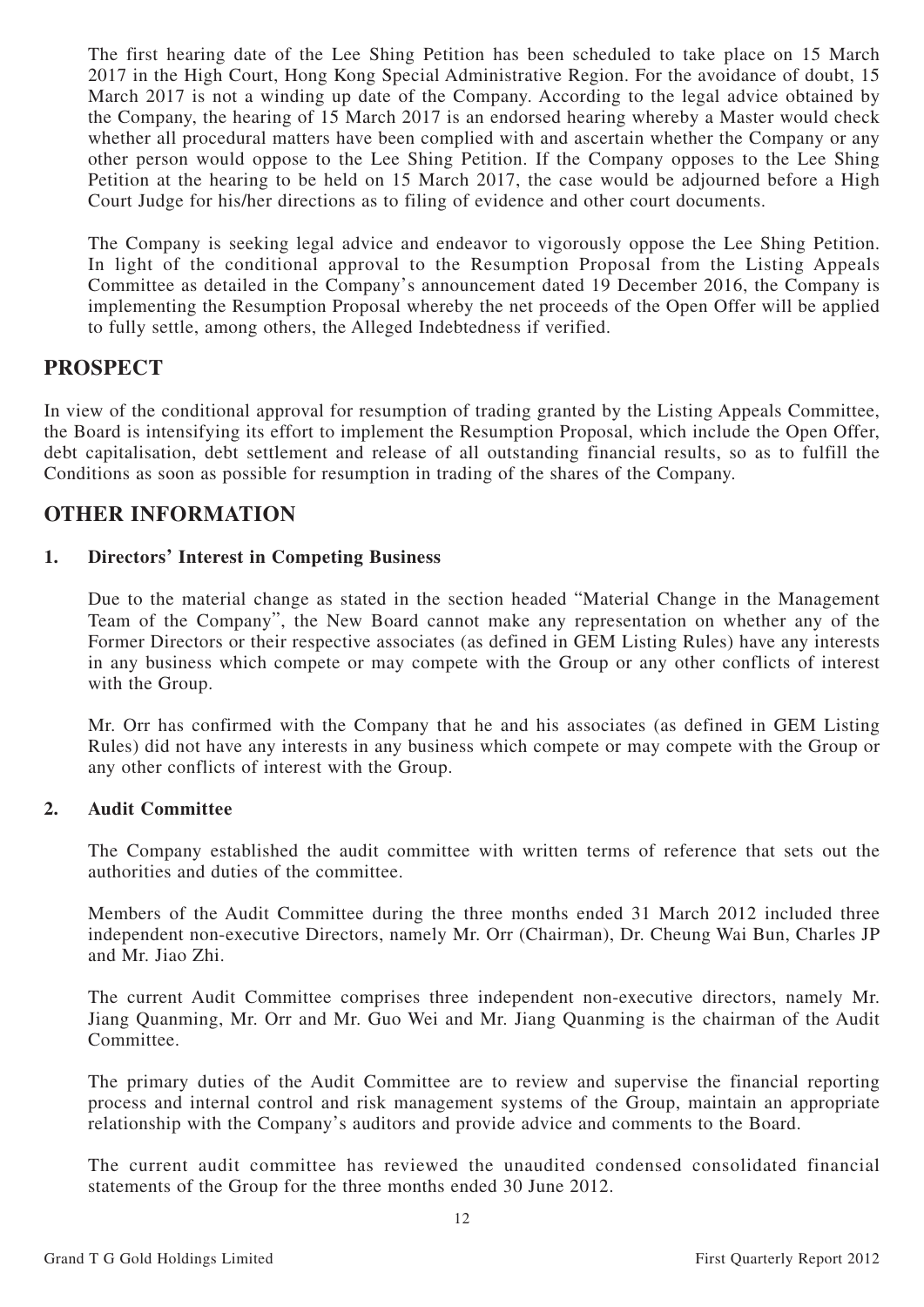#### **3. Remuneration Committee**

The Company established the Remuneration Committee with written terms of reference that sets out the authorities and duties of the committee.

Members of the Remuneration Committee during the three months ended 31 March 2012 included three independent non-executive Directors, namely Dr. Cheung Wai Bun, Charles JP (Chairman), Mr. Orr and Mr. Jiao Zhi.

The current Remuneration Committee comprises one non-executive director and three independent non-executive directors, namely Ms. Ma Xiaona, Mr. Jiang Quanming, Mr. Orr and Mr. Guo Wei. Mr. Jiang Quanming is the chairman of the Remuneration Committee.

#### **4. Nomination Committee**

The Company established a Nomination Committee with written terms of reference that set out the authorities and duties of the committee.

Members of the Nomination Committee during the three months ended 31 March 2012 included three independent non-executive Directors, namely Dr. Cheung Wai Bun, Charles JP (Chairman), Mr. Orr and Mr. Jiao Zhi.

The Nomination Committee comprises four members, namely Mr. Feng Jun, Mr. Jiang Quanming, Mr. Orr and Mr. Guo Wei. Mr. Orr is the chairman of the Nomination Committee.

#### **5. Purchase, Sale or Redemption of Listed Securities**

During the period ended 30 June 2012, neither the Company nor any of its subsidiaries has purchased or sold any of its listed securities.

#### **6. Code of conduct regarding securities transactions by Directors**

Due to the material change as stated in the section headed "Material Change in the Management Team of the Company", the New Board cannot make any representation to the compliance of the required standard of dealings as set out in Rules 5.46 to 5.67 of the GEM Listing Rules by the Former Directors in the three months ended 30 June 2012.

Having made specific enquiry, Mr. Orr confirmed that he had complied with the required standard of dealings and the code of conduct regarding securities transactions by Directors adopted by the Company during the three months ended 30 June 2012.

#### **7. Code on Corporate Governance Practice**

Due to the material change as stated in the section headed "Material Change in the Management Team of the Company", the New Board cannot make any representation about the adoption and/or compliance of the principles and the applicable provisions of the Code on Corporate Governance Practices (the "**Code**") set out in Appendix 15 to the GEM Listing Rules by the Company and/or the Former Directors for the three months ended 30 June 2012, however, based on the information available to the New Board, the Company had the following deviations from the Code during the three months ended 30 June 2012:

#### **Code Provision A.4.1 and A.4.2**

Code Provisions A.4.1 of the Code stipulates that non-executive directors should be appointed for a specific team, subject to re-election. Code provision A.4.2 of the Code further stipulates, among others, that every director, including those appointed for a specific term, should be subject to retirement by rotation at least once every three years.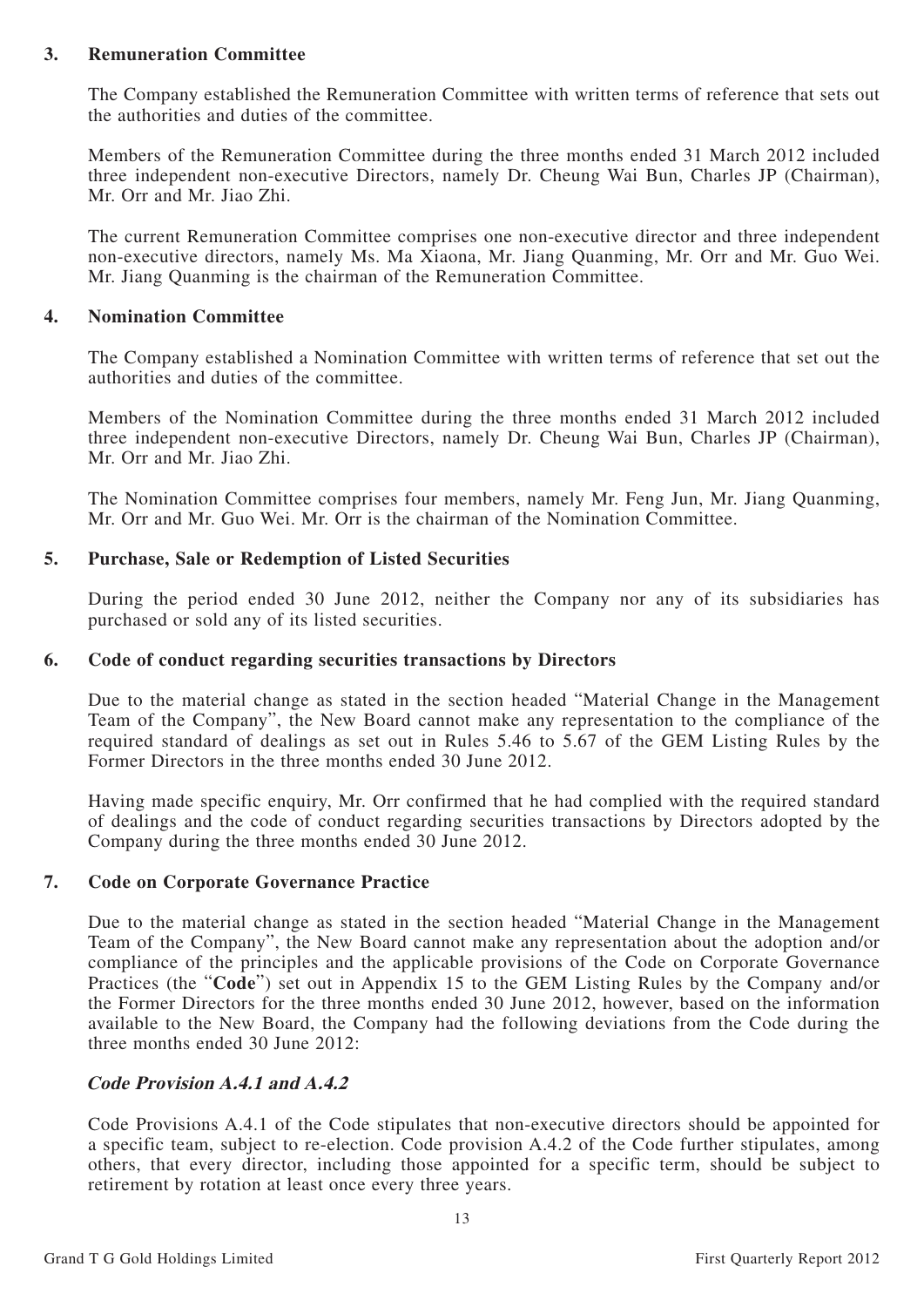The Company's non-executive directors were not appointed for a fixed terms. The Company had not held any annual general meeting since the latest annual general meeting held on 16 August 2010 as it had not yet published its audited accounts since the year ended 31 March 2010. As such, the Former Directors and Mr. Orr had not been retired by rotation at least once every three years.

## **SHARE OPTION SCHEME**

Pursuant to a share option scheme adopted by the Company on 4 March 2009, the Directors may, at their discretion, offer to employees, Directors of the Company or its subsidiaries other eligible participants options to subscribe for shares in the Company subject to the terms and conditions stipulated therein. The exercise price of options is the highest of the nominal value of the shares, the closing price of the shares on The Stock Exchange of Hong Kong Limited on the date of grant and the average closing price of the shares on The Stock Exchange of Hong Kong Limited for the five business days immediately preceding the date of grant. No options were exercised, cancelled, forfeited or lapsed in the period under review.

## **DIRECTORS' AND CHIEF EXECUTIVES' INTERESTS AND SHORT POSITIONS IN SHARES, UNDERLYING SHARES AND DEBENTURES**

As at 30 June 2012, the interests and short positions of the Directors and chief executives of the Company in the Shares, underlying Shares pursuant to share option scheme of the Company ("**Underlying Shares**") and debentures of the Company or its associated corporations (within the meaning of Part XV of the Securities and Futures Ordinance (the "**SFO**")) which were recorded in the register required to be kept under section 352 of the SFO, or which is otherwise notified to the Company and the Stock Exchange pursuant to Rules 5.46 to 5.67 of the GEM Listing Rules, were as follows:

|                                         |                                         | Number and class of securities | Approximate %<br>of the issued |                                 |
|-----------------------------------------|-----------------------------------------|--------------------------------|--------------------------------|---------------------------------|
| Name                                    | Capacity                                | <b>Shares</b>                  | Underlying<br><b>Shares</b>    | share capital of<br>the Company |
| Lee Shing                               | Interest in a controlled<br>corporation | 1,472,400,000<br>(Note 1)      |                                | 10.95%                          |
|                                         | Personal interest                       |                                | 27,000,000<br>(Note 3)         | 0.20%                           |
| Chan Yeuk Sen                           | Interest in a controlled<br>corporation | 1,293,672,000<br>(Note 2)      |                                | 9.62%                           |
| Kwok Tai Pan                            | Personal interest                       |                                | 27,000,000<br>(Note 3)         | 0.20%                           |
| Orr Joseph Wai Sing                     | Personal interest                       |                                | 3,100,000<br>(Note 3)          | 0.02%                           |
| Jiao Zhi                                | Personal interest                       |                                | 3,100,000<br>(Note 3)          | 0.02%                           |
| Dr. Cheung Wai Bun, Charles <i>J.P.</i> | Personal interest                       |                                | 3,100,000<br>(Note 3)          | 0.02%                           |

### **Long positions in Shares and Underlying Shares of the Company**

#### Notes:

- 1. These Shares were held by Yong Li Investments Limited, a company wholly and beneficially owned by Mr. Lee Shing.
- 2. These Shares were held by Midway International Holdings Ltd. which was wholly and beneficially owned by Mr. Chan Yeuk Sen.
- 3. The long position in the Underlying Shares mentioned above represent the Shares to be issued and allotted upon the exercise in full of the share options granted by the Company pursuant to the share option scheme of the Company.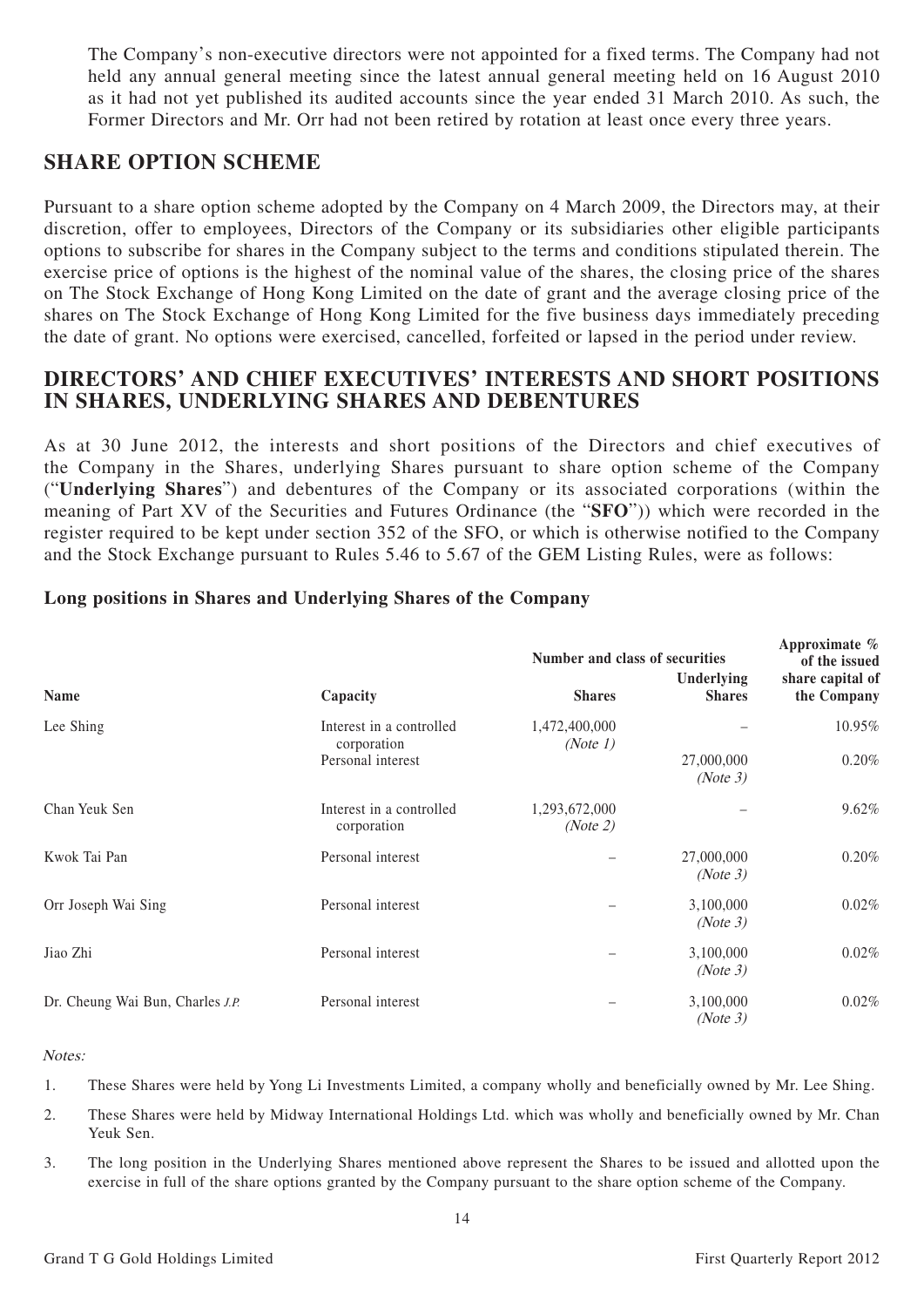Save as disclosed above, as at 30 June 2012, none of the Directors or chief executives of the Company had any interests and short positions in the Shares, Underlying Shares or debentures of the Company or its associated corporations (within the meaning of Part XV of the SFO) which were recorded in the register required to be kept under section 352 of the SFO, or which were required to be notified to the Company and the Stock Exchange pursuant to Rule 5.46 to 5.67 of the GEM Listing Rules.

Save for the share options that were granted under the share option scheme, none of the Directors or employees of the Group or their respective associates were granted by the Company or its subsidiaries the rights to acquire shares or debentures of the Company or any other body corporate, or had exercised any such rights as at 30 June 2012.

## **INTERESTS AND SHORT POSITIONS OF SUBSTANTIAL SHAREHOLDERS IN SHARES AND UNDERLYING SHARES**

So far as is known to any Director or chief executives of the Company, as at 30 June 2012, the following persons (other than the Directors and chief executives of the Company whose interests are set out in the section "Directors' and chief executives' interests and short positions in shares, underlying shares and debentures" above) had an interest or short position in the Shares or Underlying Shares which were recorded in the register required to be kept under Section 336 of the SFO:

#### **Long positions in Shares and Underlying Shares of the Company**

|                                                     |                    | Number and class of securities | Approximate %<br>of the issued<br>share capital of |             |
|-----------------------------------------------------|--------------------|--------------------------------|----------------------------------------------------|-------------|
| <b>Name</b>                                         | Capacity           | <b>Shares</b>                  | Underlying<br><b>Shares</b>                        | the Company |
| Yong Li Investments Limited                         | Beneficial owner   | 1,472,400,000                  |                                                    | 10.95%      |
| Midway International Holdings Limited               | Beneficial owner   | 1,293,672,000                  |                                                    | 9.62%       |
| Ma Qian Zhou ("Mr. Ma")                             | Beneficial owner   | 1,234,776,571<br>(Note 1)      |                                                    | 9.18%       |
|                                                     |                    |                                | 27,000,000<br>(Note 2)                             | 0.20%       |
| Baker Steel Capital Managers LLP<br>("Baker Steel") | Investment manager | 714,547,200<br>(Note 3)        |                                                    | 5.31%       |

Notes:

- 1. Mr. Ma is a shareholder, director and the general manager of Taizhou Mining. Of these Shares, 169,348,000 Shares were held by Ms. Zhao Yuebing, the spouse of Mr. Ma, and therefore Mr. Ma is deemed to have interests in these Shares.
- 2. The long position in the Underlying Shares mentioned above represent the Shares to be issued and allotted upon the exercise in full of the share options granted by the Company pursuant to the share option scheme of the Company.
- 3. These Shares were held by five funds managed by Baker Steel, namely Genus Natural Resources Master Fund, Genus Dynamic Gold Fund, Ruffer Baker Steel Gold Fund, RIT Capital Partners Baker Steel and Baker Steel Gold Fund.